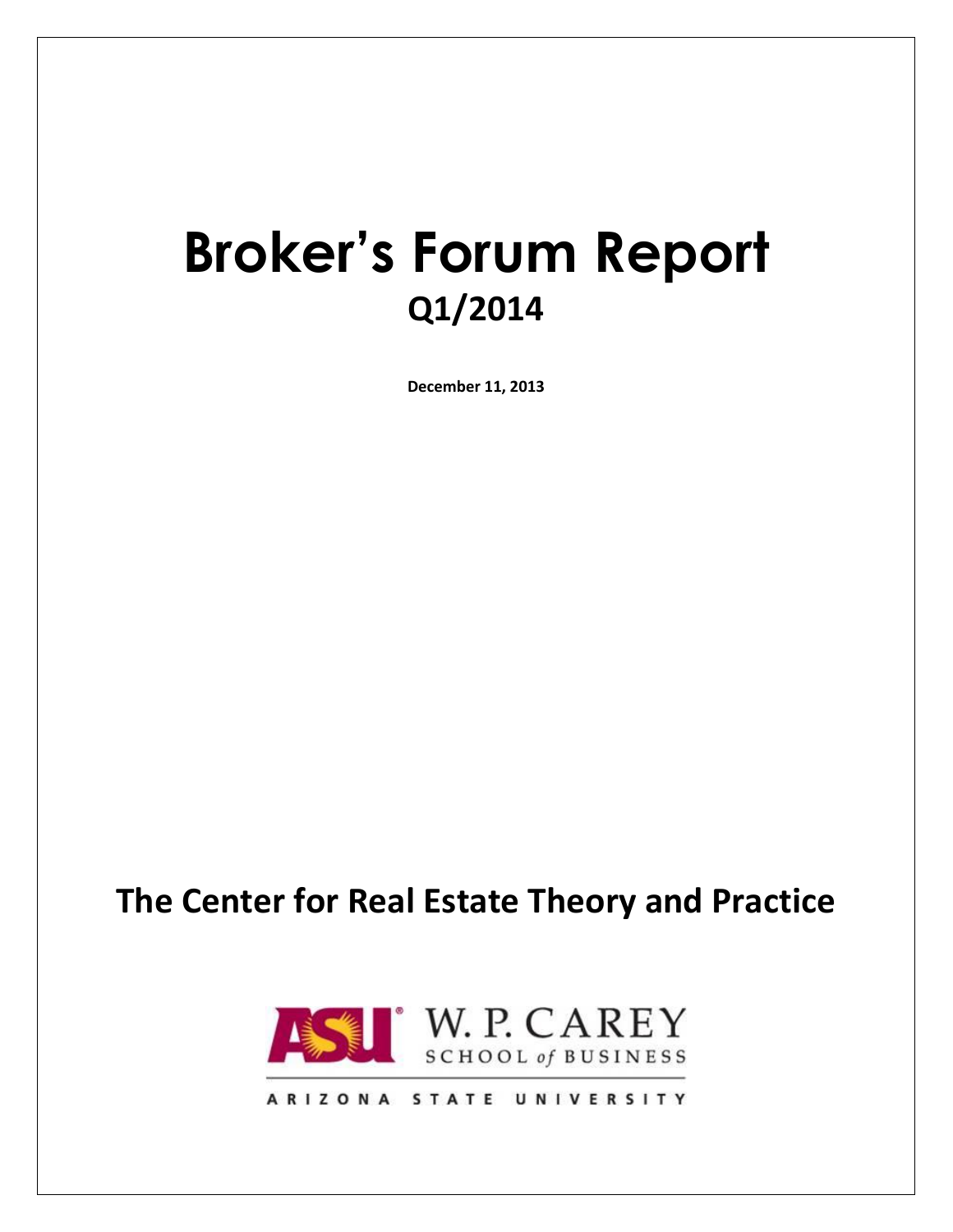On Dec. 11, 2013, a group of the Valley's most successful brokers were brought together by the Arizona State University's W. P. Carey School of Business and its Center for Real Estate Theory and Practice to provide meaningful, insightful and relevant input on the commercial real estate market in Phoenix. These brokers came from a variety of sectors and specializations, as well as a cross-section of the many brokerage houses in the Valley. This discussion is part of a series of forums being held by the Center for Real Estate Theory and Practice on a quarterly basis, in order to track the perceptions, insights and trends in the Phoenix commercial real estate market.

The purpose of this forum was to seek consensus on forward-looking key indicators of the commercial real estate market in the Phoenix metropolitan area. The forum was organized with the help of and moderated by Pete Bolton, executive vice president and managing director of Newmark Grubb Knight Frank (NGKF). The forum was conducted as an open discussion centered around what is truly happening "on the street" in terms of commercial real estate. The intention of this gathering was to detect current trends; discover similarities and differences among various sectors and submarkets; and document anecdotal evidence, opinions and insights of the group. As the moderator Bolton said, "Nobody knows this market better than the brokers, period, the end." This is a summary of their opinions.

At the end of each session, a consensus report is generated and available on the W. P. Carey School of Business website at [http://www.wpcarey.asu.edu/realtyreports.](http://www.wpcarey.asu.edu/realtyreports) Each quarterly session builds on the previous ones, and the information gathered will be synthesized chronologically.

This is the second report of the Commercial Real Estate Broker Survey, which addresses what the panelists believe will happen in the 1st Quarter 2014 timeframe. The following charts indicate the answers to the associated questions asked of the panel. Following each chart are comments made by panelists in response to the question asked. The responses are anonymous, and no quote is attributable to any one person. Reading the comments will give readers a sense of what these important players in the commercial markets are thinking. Readers should note that the comments are those of the brokers and as close as possible to verbatim. This is not a refined analysis of market conditions.

Bolton summarized the recent forum by stating, "2014: More of the same, but better!"

Mark Stapp, executive director of the Master of Real Estate Development program and Fred E. Taylor Professor of Real Estate at the W. P. Carey School of Business, who manages the forum, said, "The opinions and comments of the participants reflect the facts that underlying economic fundamentals that drive real estate are too weak and market participants are too uncertain to cause a significant acceleration in growth. It will take more economic healing before significant growth occurs locally, and that will not be quarter 1 of 2014 and probably not in quarters 2 or 3 either. Imagine a year ago, and the situation we were in. Now consider where we are. Look at how things are different, yet somehow everything is still in some way the same. This will continue."

**The overall consensus of the commercial real estate roundtable is:** At a minimum, the first quarter will be similar to all of 2013 in its lack of excitement. The commercial real estate market is definitely recovering from the doldrums of the past five years, but because of governmental uncertainty, the retreat of the housing market, and overall lack of confidence in government, corporate America's relatively weak appetite to expand/manufacturer/explore new areas is going to continue to affect every aspect of our recovery. Here are the participants' comments for each specialty group of the commercial real estate market: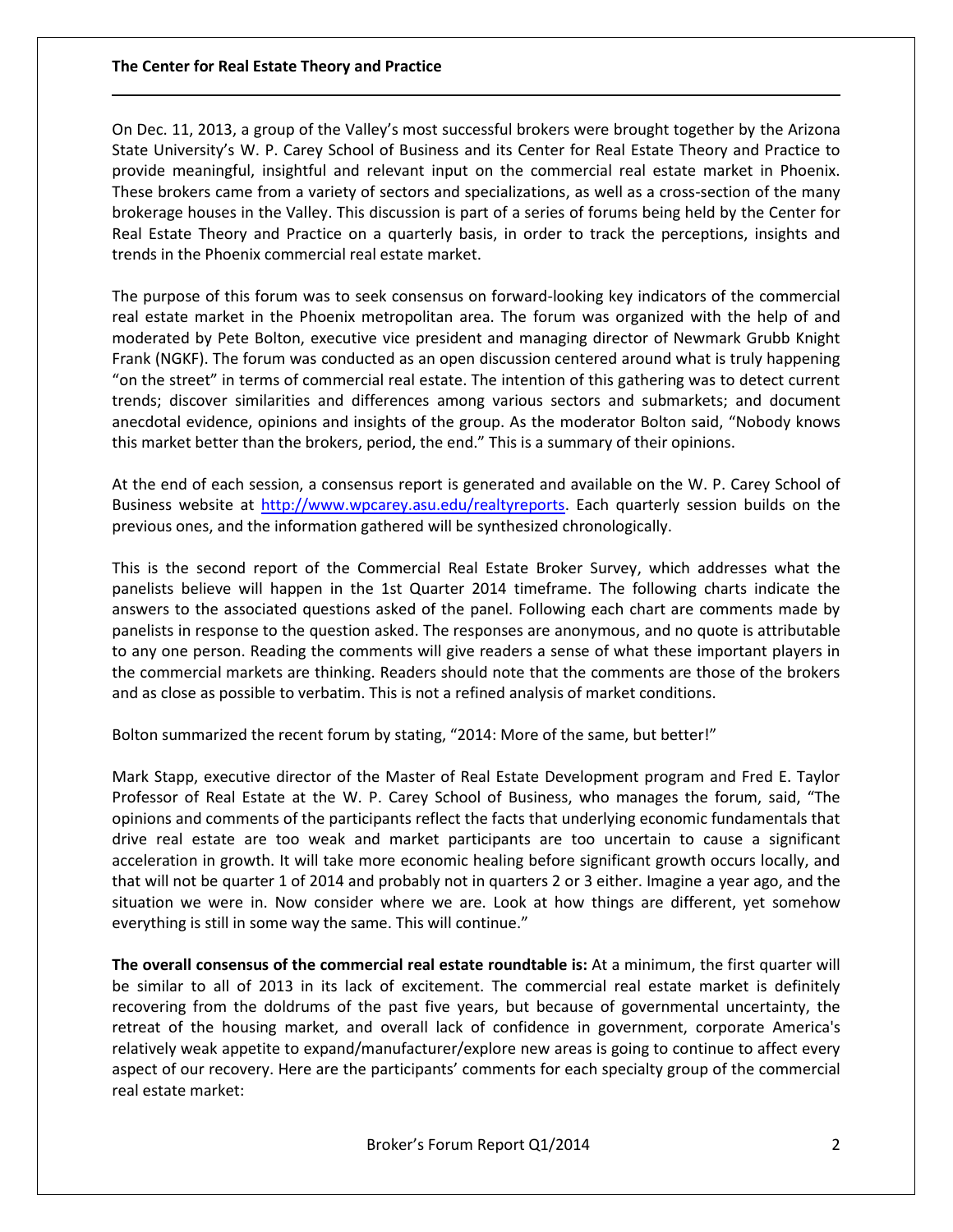#### **Where are we in the Cycle?**



- I don't think we can bring ourselves to think of another year like last year
- It's kind of easy to [say], "We're still recovering," which, according to everything I read, we are.
- It's not gangbusters, but we're still making some positive gains, except for employment.
- It's just it's not the hockey stick recovery. It's just going to be this long, steady recovery. It's positive.
- Baring some global, cataclysmic event, it's not like I think that we're going to all of a sudden turn down, in 2014, 2015. It's just this trudging—choppy recovery.
- It's like there is no velocity.
- My rose-colored glasses are through the office market. What is recovery? Well, it's irrefutable that we're on our third year of recovery in the office market. What does that mean? Well, 2010 was slightly positive, but let's just say that 2010 was the year that we hit zero, and 2011, 2012, and 2013 have all been recovery years, with very little new construction. Every year has posted more than historical normal net absorption numbers. We're in recovery. I mean it's irrefutable for the office market.
- The majority of the office absorption has been a lot of big users. When you look at the numbers this year, there are six big users that make up a lot of the numbers.
- Some markets are terrible, and then there is the Southeast valley and you land 100 or 200 thousand square foot deal, and you feel great.
- I think it's segmented, to say the least. I don't think Obamacare's is going to help next year. Especially office employment.
- On the industrial side, in the last few years prior to 2013, it was the huge deals that were having the impact. The smaller to mid-sized users were in paralysis mode. Now, I'd say the big transactions, the Amazons and the Gaps of the world, and so forth, have pulled back significantly. The larger deals were built to suit, but the smaller to mid-sized user seems to have a lot more confidence. That's probably tied to housing, to our housing recovery.
- The way I look at it, it's a tale of two cities. I think the technology sector, from product type in the Southeast Valley and from a geographic standpoint are leading the recovery. I think the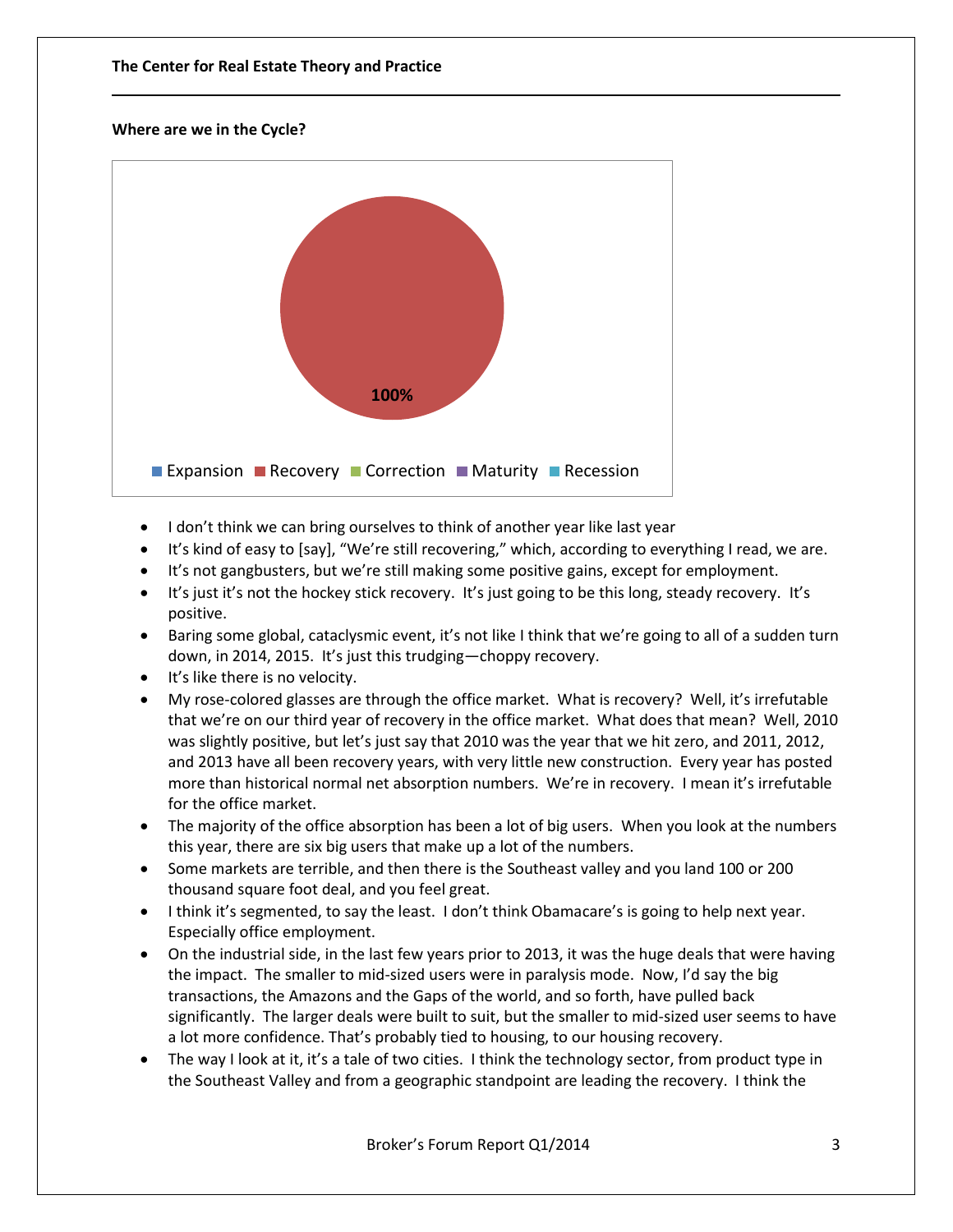low-tech in West Valley are a year or two behind. This is playing out in other parts of the country.

- You can't get a broad stroke comment when somebody asks you about the industrial marketplace. It's what sector? What part of town? What sub-market and what size? There are so many variables that are coming into play. The technology sector's very, very active.
- From the office and industrial ownership side, they're going like crazy, because the interest rates are low, and they want to snatch it up while they can, because they know they're going to go up**.**
- In a way, we are in recovery, but it's shadowed by the fact that we're still correcting a lot of stuff.
- The thing is we're not far enough along in that recovery to attract the true, core investor that's underwriting A to Z. It'll come back, but it's still in the future.
- Again, this goes back to what we said. It's just limping along, but it's not going backwards.



#### **In what direction is the Metro Phoenix Market moving?**

- [Relating to] the general market, this has more to do with feeling, than it has to do with anything else.
- On the investment side, there is so much money sitting there chasing so few deals.
- You have to define the capital that is on the sidelines, because it's very, very fickle.
- For deals that we call value-add (those that are 65 to 75 percent occupied), where there's something to do, there's meat on the bone we will get all kinds of activity. For deals that are stabilized, what we will call more core plus and, by definition, core plus is a leveraged five year internal rate of return from a 13 to a 15, there's very little capital. There is no depth in bidding, where we might have five or six offers, compared to 20 on a value-add deal.
- For the private REITs, if you have a minimum of 10 years of lease term, preferably 12 on up, and annual increases of 2 and a half to 3 percent, you can name your cap rate. That's probably six and a half to seven. Anything inside of that, you might as well be multi-tenant in an office, industrial with risk, because it's very binary. They either want it, or they don't.
- We're up two percent on the year for new home permits. As far as the bumpiness goes, it's the low replacement costs, and the periphery, and back to B pricing in Chandler, and Gilbert, and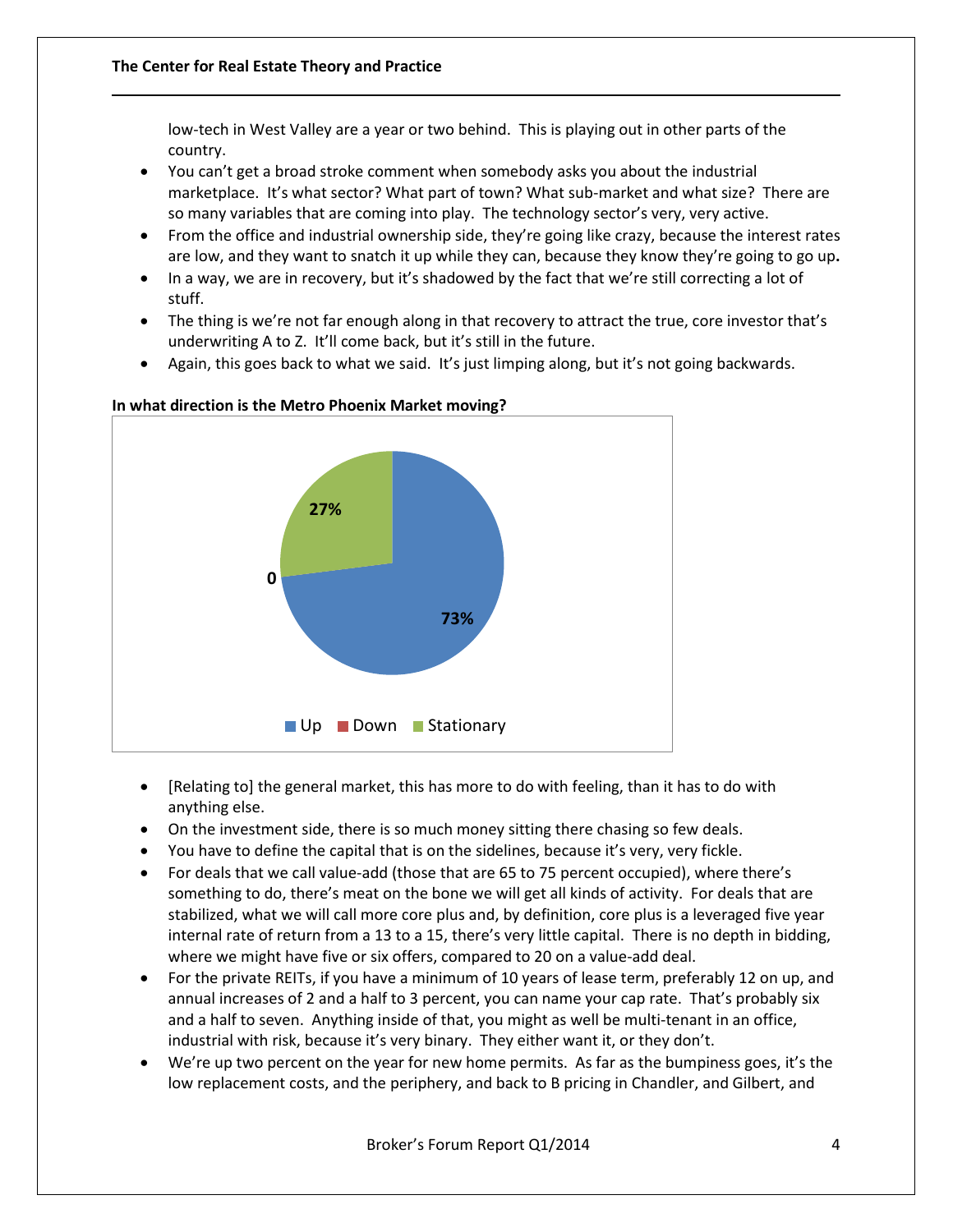the rest. The home builders are all complaining because most of the market the (60 something percent) is coming out of the Southeast Valley. The West Valley is relatively dead for sales.

- There is a lot of shuffling around, and that goes back to the REITs. Some of those guys have to spend some money. They don't have inventory. It's just a different game, with a different name. Overall, the homebuilders aren't selling homes. They're lowing prices, and it's not a rosy picture.
- We are going to see some bad numbers out of the homebuilders this fourth quarter. Homes aren't selling. There has been a lot of activity with the homebuilders, less closings because the homebuilders are either dropping deals, and then another homebuilder will come in. They're pushing off closings, and now they're closing in final plats, as opposed to preliminary plats, and they're just kind of pushing, and pushing, and pushing.
- The fact of the matter is that there's no traffic through these subdivisions right now. It's got them all pretty nervous. They're just not turning houses.
- There are so many different dynamics in trying to analyze what's going on in the home, and the land market. Because there's good news on some fronts, and then there's terrible news on other fronts. It is mostly just indecision, and uncertainty. That's the biggest problem in the market. Everybody's going, "We don't know what to do."
- One of the things we're seeing in the healthcare leasing market is that doctors won't make a decision. If you were a doctor, would you sign a lease? You don't know who your patients are. You don't know if you're going to get reimbursed. On the other side of that is homeowners, or potential homeowners, who would take on a new mortgage when the price of your healthcare is the price of your mortgage?
- There's still a massive hangover from the credit issues. That's why the West Valley's not doing much. It's because somebody goes in there, wants to buy a house, potentially has the money, and then they decide to buy a car. Two weeks before they are closing, and they just ruin the whole thing. Now they're completely out of it, and they can't do anything for nine months.
- Caveat to that, though, is it's always a pretty crappy time for homebuilders, from summer on. Some of that is typical. Everybody's really posturing for '14 to actually see a run up. If the homebuilders are buying today, it's because they think 2015 is when we're actually going to have some recovery.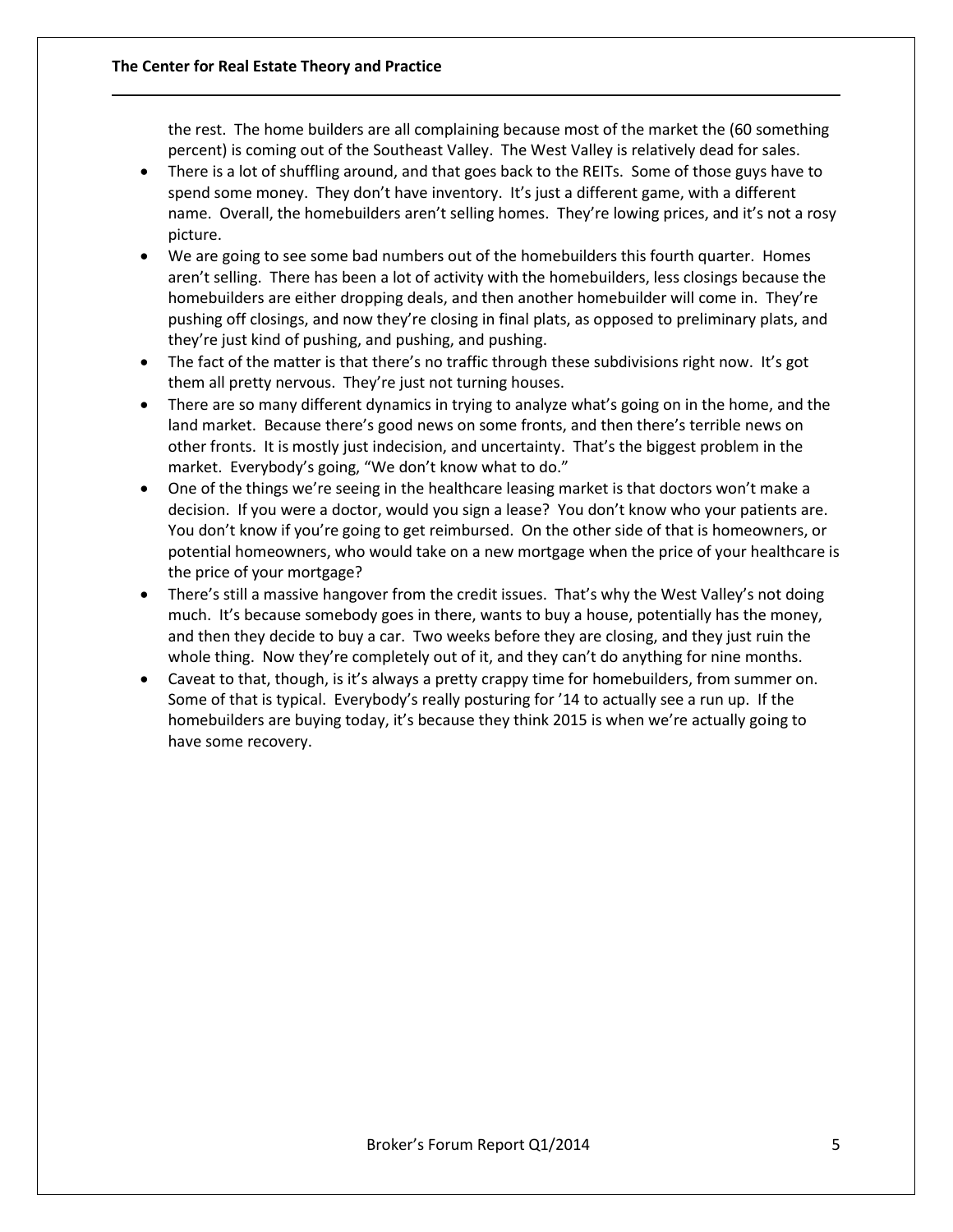

**Where are Apartment Vacancy Rates headed in the next three months?**

\* Total does not equal 100% due to some participants not responding

- A marketplace for multi-family where there's rent growth is five percent vacancy factor. Despite that movement in the vacancy factor, we've increased rents 10 to 12 percent, or about 3 to 5 percent a year, for the last three years. The big concern now, going forward, is we just delivered to the market 3,200 units in the last two quarters. The first and second quarters of next year we'll deliver another 3,500. That's Scottsdale, Phoenix, Tempe, and the East Valley. Nothing west of the I-17 corridor.
- We have interviewed the top six management companies in town that manage anywhere from—the aggregate is 75 to 10 thousand units. Foot traffic is flat. They're concerned. This is the time when they see peak leasing in the marketplace. Third or fourth quarter, and first quarter of the year, and they're very concerned.
- I think if these deliveries happen, which will trigger concessions in the marketplace, such as, free rent, you could see a 50 bases point to 100 bases point increase in vacancy. I think rents are flat for the next 12 months, potentially. Unless we see massive job growth, and then we factor Obama Care in, and that could be a deal killer as well.
- Everyone is whispering, "We hope it's going to be the same. We hope it's not going to be flat." I think it could go backwards. Because, again, the concern is you bring—Scottsdale's going to see 1,200 units in the first quarter. You're going to see Phoenix only 600, Tempe 800, and East Valley 1,300, but you saw 32 come to market the last quarter. You've got 6,000 units that come to the market in a 6 month period of time. They could drop the marketplace from a stability standpoint,—and now the turnover in the properties is huge. You get past that 75 percent point on an annualized basis. That will add to vacancy
- When you add this many multi-family units to the marketplace, you create this location. Renters say, "I'm going to go find another deal, or a better deal somewhere else." Either they're moving up or moving down in the marketplace.
- It's not absorption, it's just a wash.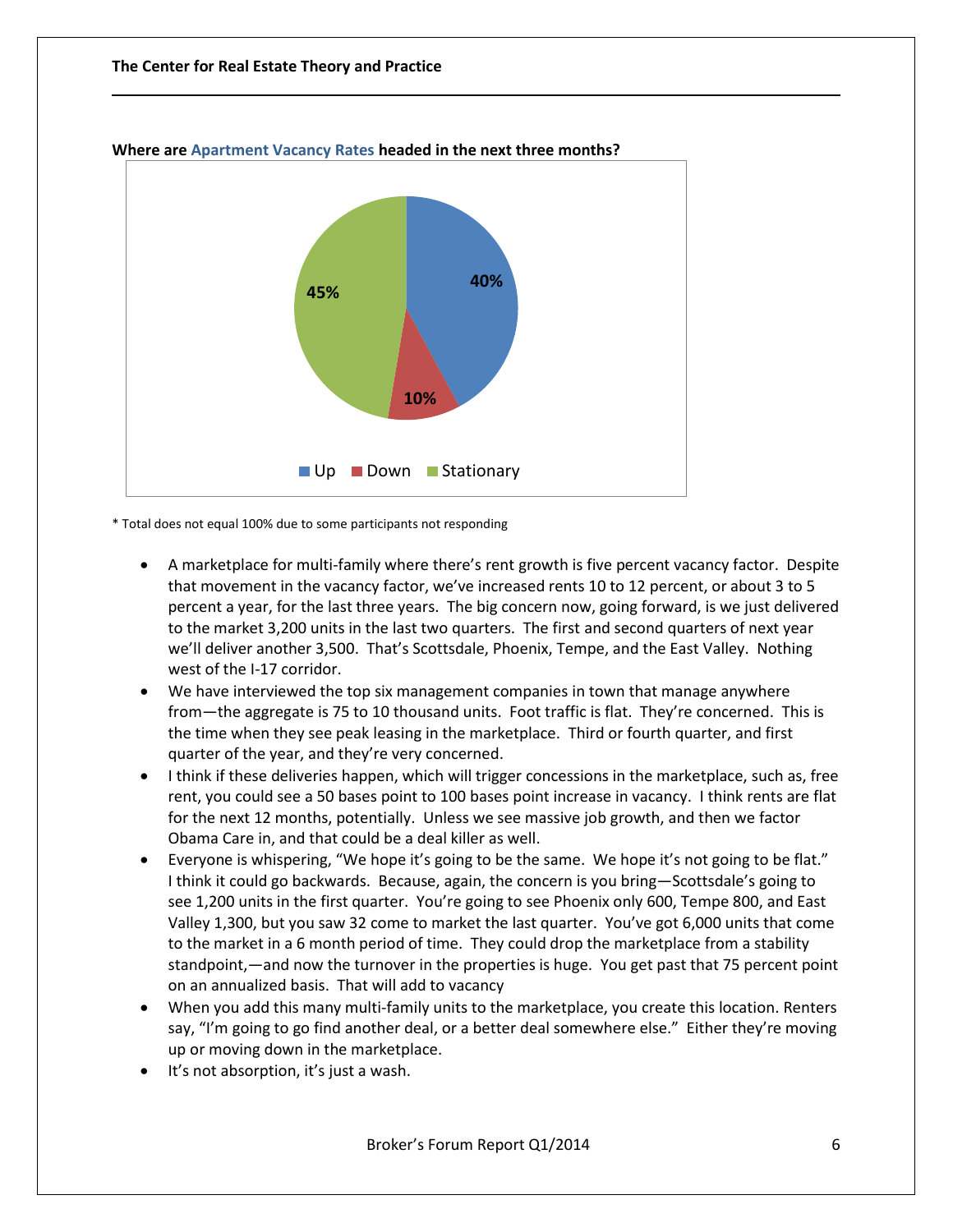- For first quarter absorption is 3,500. Then it trails off significantly. Most of the lenders I've spoken to, most of the construction lenders, said "we're done. We've done our run." They'd love to do more, but the problem is prime locations for multi-family are extremely expensive now. The construction costs have gone up, and they're struggling to pencil in \$1.25 to \$1.50 rents to make the deal pencil on a class A project. Nobody wants to build B and C.
- The biggest thing is that the cities now are willing to give up the C2 zoning for any type of housing, because they're starting to understand that there will never be a shopping center on that property. It's taken a long time. Gilbert, Chandler, everybody, they won't even talk to you about downzoning something. Today, they're actually doing it. That is a statement of the retail world. They're accepting the fact that you cannot have a shopping center on every corner in the entire market, which is what everything was zoned for.



#### **Where are Apartment Rents headed in the next three months?\***

\*Total does not equal 100% due to some participants not responding.

- From an owner's perspective it is really going to be down, because if we see concessions come back in the marketplace, the market rate to their effective rate, they're getting less money. We're 6 to 12 months into a marketplace; we just got out of a 3 to 4 year run of concessions.
- From an ownership standpoint, it's (rent) down. From a market rate standpoint, it'll be flat.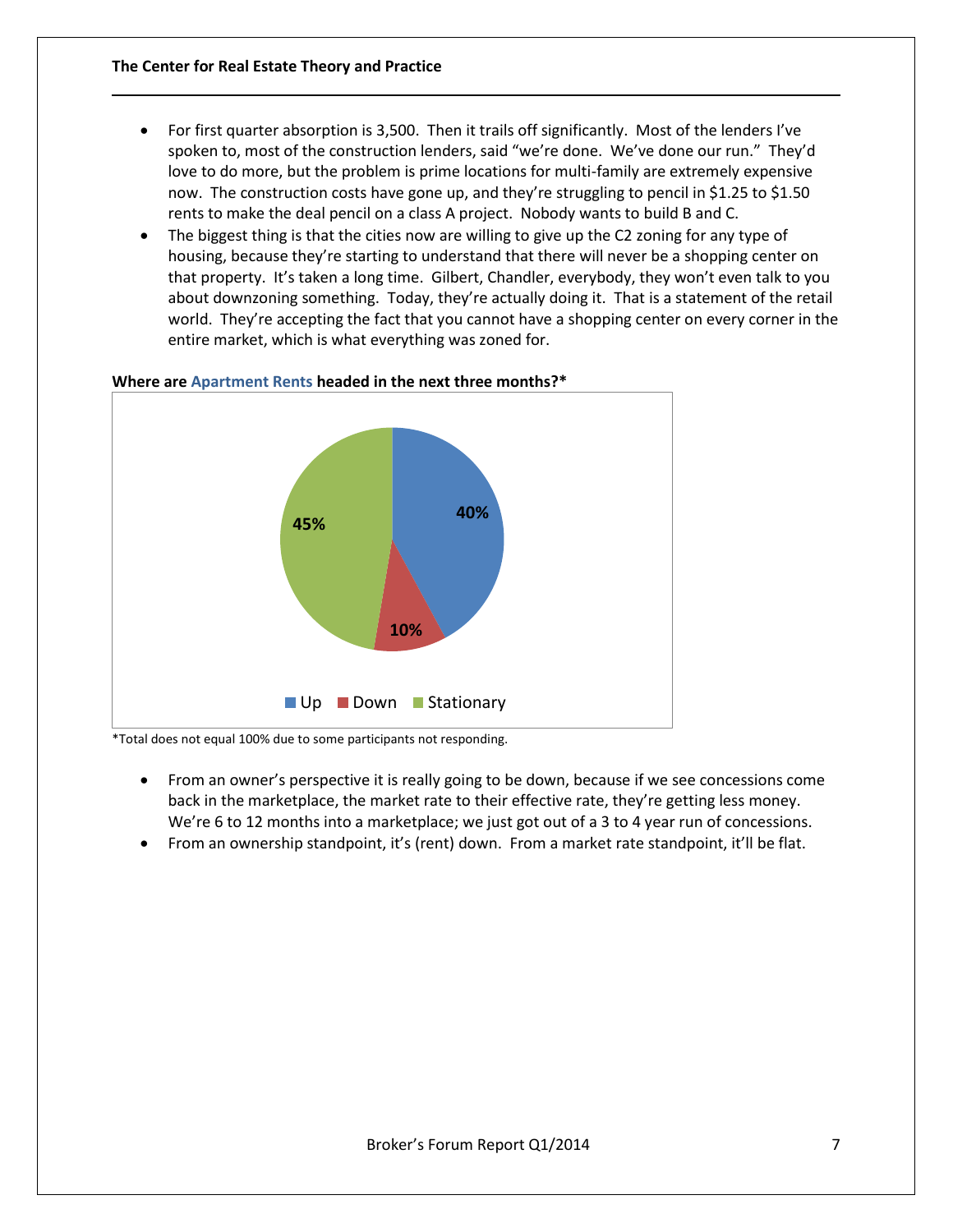

#### **Where are Big Box Industrial Vacancy Rates headed in the next three months?**

- Our industrial vacancy rate's about 12%, so about 50 percent higher than the national average. The big box existing space has been one of the more anemic product types in terms of demand over the last 18 months. We're cautiously optimistic we're going to see an uptick in demand early to mid-next year
- Most of the activity recently, we've had 5 1/2, almost 6 million feet of corporate design built projects over the last 36 months, and that pace continues. They tend to be specialized, food/beverage, or scalable.
- We're talking big box here but the mid-sized, smaller guys are, again, very inconsistent. Two steps forward, one step back.
- We had so much big box spec from 2008, 2009, and then 2010, 2011, and 2012, every one of them except one was absorbed of the new speculative development.
- There have been a couple second generation buildings come back on line. There was a pause from the capital sources to go start putting a shovel in the ground again. We finally had that happen in 2011 or 2013—from 300,000 feet and above—finally came out and really only one of those buildings now has had activity on it.
- We have a couple of these out-of-market employers who have told us, "We want to come back for a second or third time and look at the market again."
- I think they're going to stay flat for the next six to nine months. I mean it's all about jobs. Again, we've got 170,000 jobs that we've got to get back. That's 170,000 families in our marketplace. It's pretty simple. Once we see a sustained recovery of jobs, which that's 2016 at least, then we can start thinking about spec and building more boxes.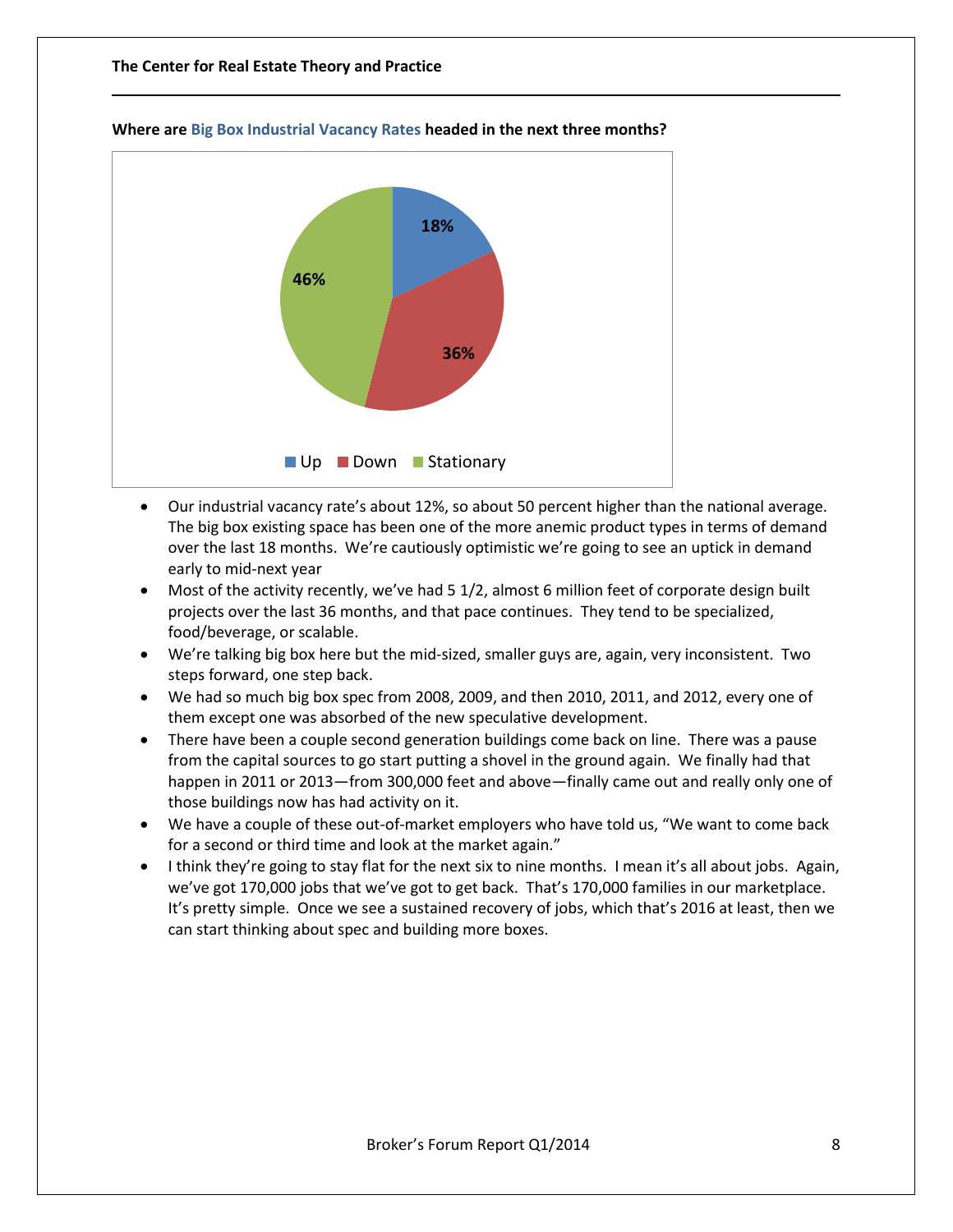

**Where are Big Box Industrial Rents headed in the next three months?**

- It's good to be a tenant. I don't see any industrial rent growth in the near future.
- Well, there were per formas done on a bunch of these buildings, and I think those owners are going to sit for a little while, but it is competitive now. There are options again.



#### **Which Multifamily property class will realize the greatest rent growth in the next three months?**

- This was the first part of the leg of the recovery. We saw almost 12 percent in the first year from 2010 to 2011, rent growth in A. Now you're seeing the C do 5 percent in the last 12 months, and our marketplace—the biggest growth of the classes.
- One of the interesting things about all this stuff are the guys that come in and grab these Cs, basically kick everybody out, put a million dollars into rehabbing it, and turn it around.
- What the real smart money is finding is that if they go into tougher C pockets and they make a little bit nicer unit—because in the C pockets there is no B plus, A buildings. You find certain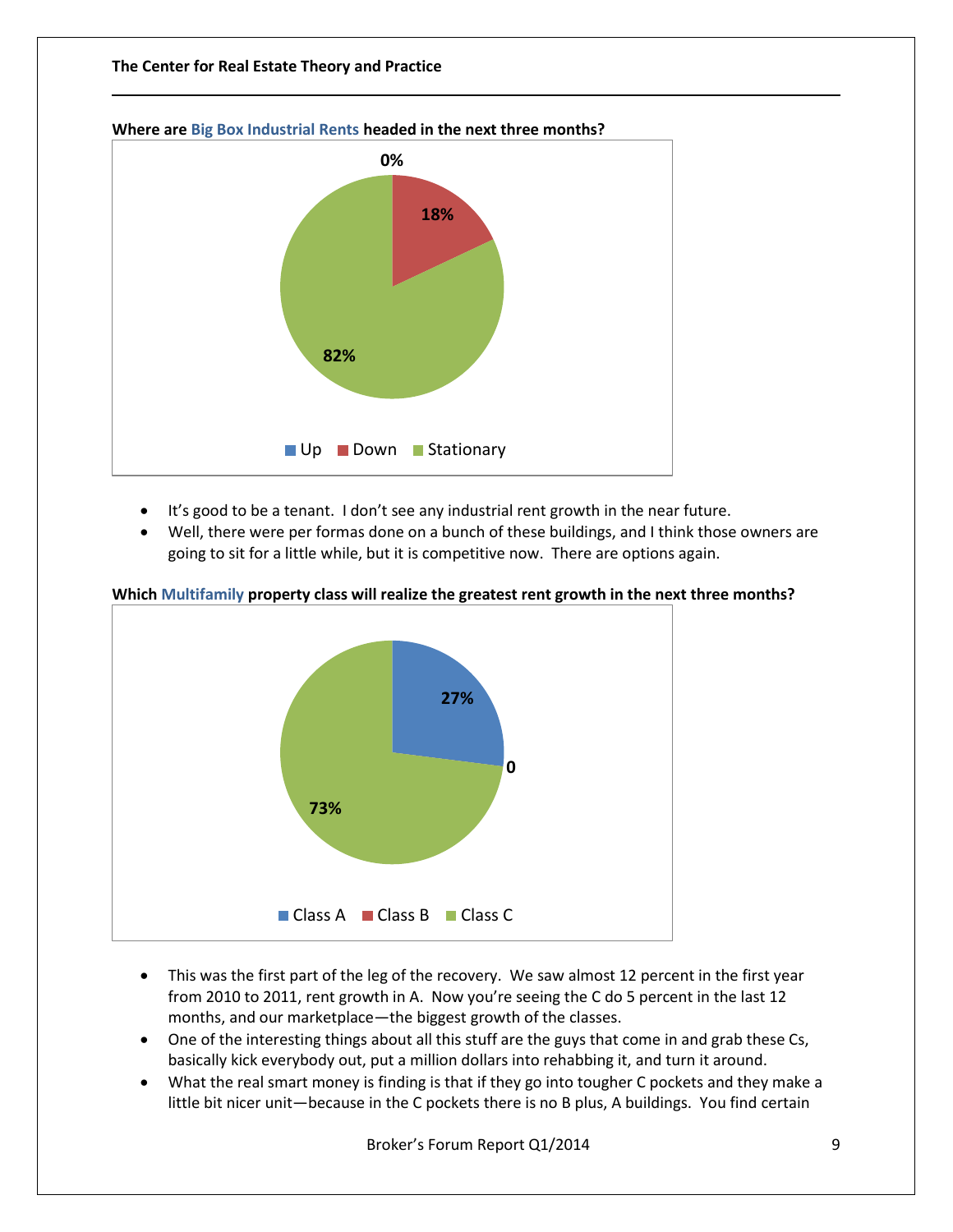parts of the community, who are hardworking, who have dual income, that are probably bringing in five to six hundred dollars each, per week. They're making three to four thousand dollars a month. They're glad to pay \$50.00 to \$75.00 more a month for an upgraded unit. New cabinets, nice countertops, good finishes, safe community. They'll pay for that. The smart money has gone in that direction. They're getting good yields.





- High, but starting to wane a little bit.
- We are seeing a lack of product, concern with pricing, concern with yields. The pro formas aren't being realized, three years ago. They're saying, "Wait a minute, we thought we'd see 15 to 20 percent rent growth, we saw 10." They're not hitting their hurdles.
- It's still chasing to see added value, B plus stabilized is a little bit more quasi-institutional. The REITs have been on a buying spree that we've never seen before. As we saw, the REITs returns are very anemic for the last 12 months.

# $\begin{array}{|c|c|c|c|c|}\hline \multicolumn{1}{|c|}{10} & & \multicolumn{1}{|c|}{10} \\\hline \end{array}$ **Is this a Tenant or Landlord Industrial market? Where are Office Vacancy Rates headed in the next three months? 100%** ■ Tenant ■ Landlord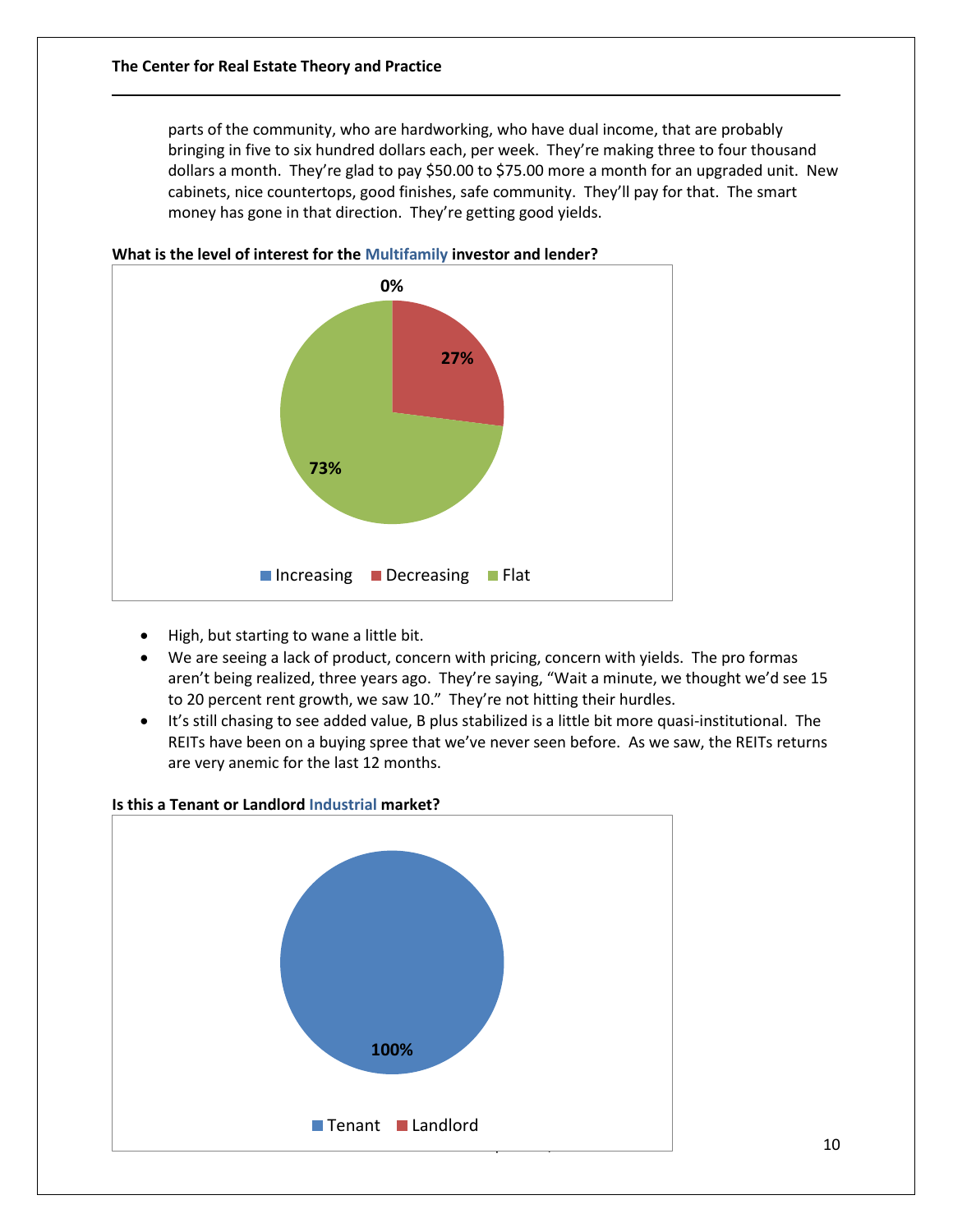

- I think they're going to go down a little bit, but not much. We're going to see probably a million square feet of net absorption which, on 82 million square feet, is about a point.
- We are estimating a million for the year 2013. Last year two million. That's one basis point on 82 million square feet. It's not a lot. We're kind of just kicking along.
- I think the big question is what happens in 2015, 2016 from an office standpoint in Tempe and some of these other markets? What happens with State Farm and US Airways? Are they really going to keep the presence here? You've got new product coming online.
- Our net absorption numbers will be good. I think there will be stories, though, that you'll continue to see some of our more traditional office buildings slowly make recoveries. However, it's not going to be an equally opportunity recovery. There are parts of Phoenix that are forever going to see plus 30 percent vacancy. As this market continues to grow and become a freeway sort of office market, areas like Mesa and Metro Center are going to post 30 plus percent vacancies.
- There is a spike development in Chandler. We have a pipeline right now of new inventory. Inevitably, we're going to see vacancies decline.
- Over the last ten years you can go through a corporate list of the tenants that are pulling out of these markets. Whereas 10 or 11 percent vacancy would've been a number to go and build for Phoenix ten years ago, I think 15 or 16 percent probably will be a number you that can go.
- There is a new directive now, and for each person with a cubicle, their cubicle now goes down from 15 square feet down to 8.
- We're going to 100 square feet per person. We're probably higher than that, where it used to be 250. It's going to 100. It's probably 150, maybe 200 now. The trend is going down.
- Using Cloud now is taking away all the storage space.
- It's the same in every market. Every tenant has about 20 percent too much space. They say the trend in law firms is that they're still way, way, way too inefficient. Every law firm's space is too big, and so the next renewal cycle of law firms are probably all downsizing again, because they still have way too much space per person. Each attorney's more efficient because of technology. They need less space, less support.
- We're going to go through the cycle where people bail out of downtown to go to the seven per thousand part building, where they used to go out to the Scottsdale Airport. Then, all of a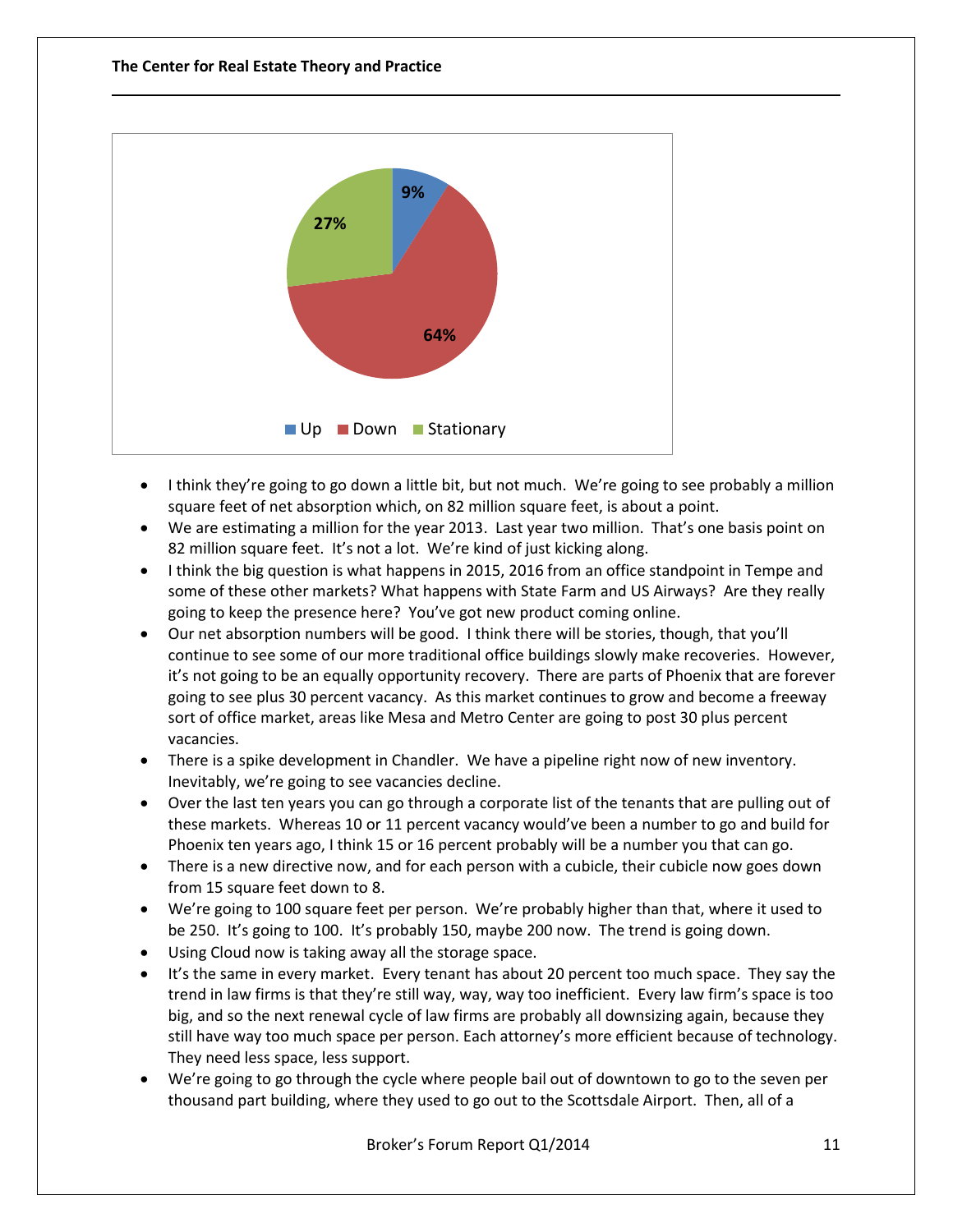sudden, you're going, "I can get that really nice, class A, high-rise downtown. That'd be great for 14 bucks again." How am I going to park it?



**Where are Office Rents headed in the next three months?**

 Well, overall, everyone's going to follow the pack leaders. I think rents are increasing. For the first time, we see our fourth best office sub-markets with asking rents over \$30.00 a foot again. Certain buildings would've been doing \$19.00 and \$20.00 deals a year ago, is asking \$24 to \$25. Old Town Scottsdale has gone from \$20, to \$24, to \$25. Where people want to be, the rents are increasing.





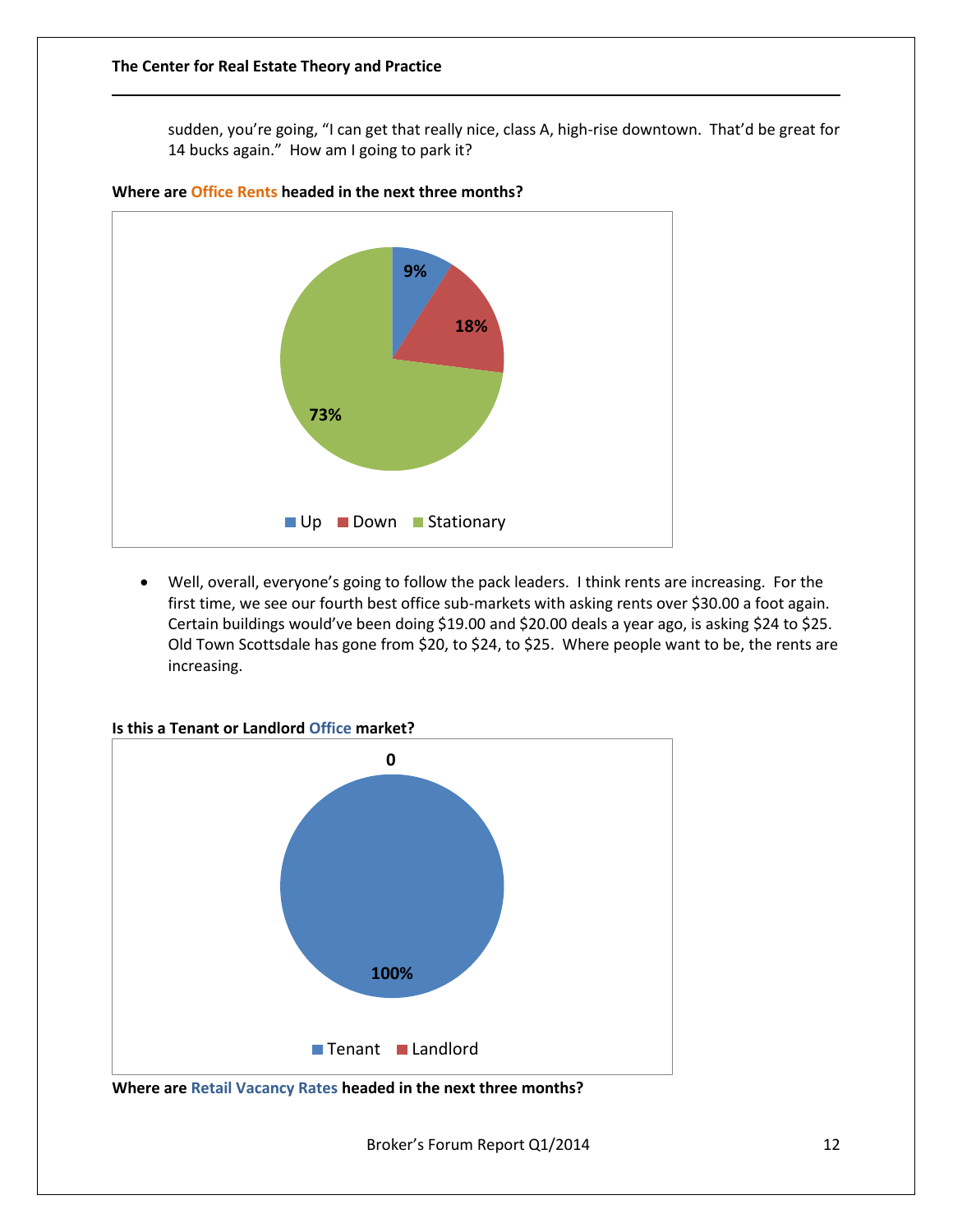

- We haven't had any construction for six years, so that's helped. They're going down, but where people want to be, there's really no vacancy in a lot of the major power centers.
- I think it's going to go down, but we're still going to have 40 percent of the big boxes that are available right now, will never be retail again. It becomes a charter school, or it gets blown down for apartments.



#### **Where are Retail - Anchored Center Rents headed in the next three months?**

• The rents are definitely going up. Oddly enough, some of our triple nets are going down, which is not in projects like the Casa Paloma, or Scottsdale Quarter, but in a lot of the traditional centers, the triple nets are going down somewhat.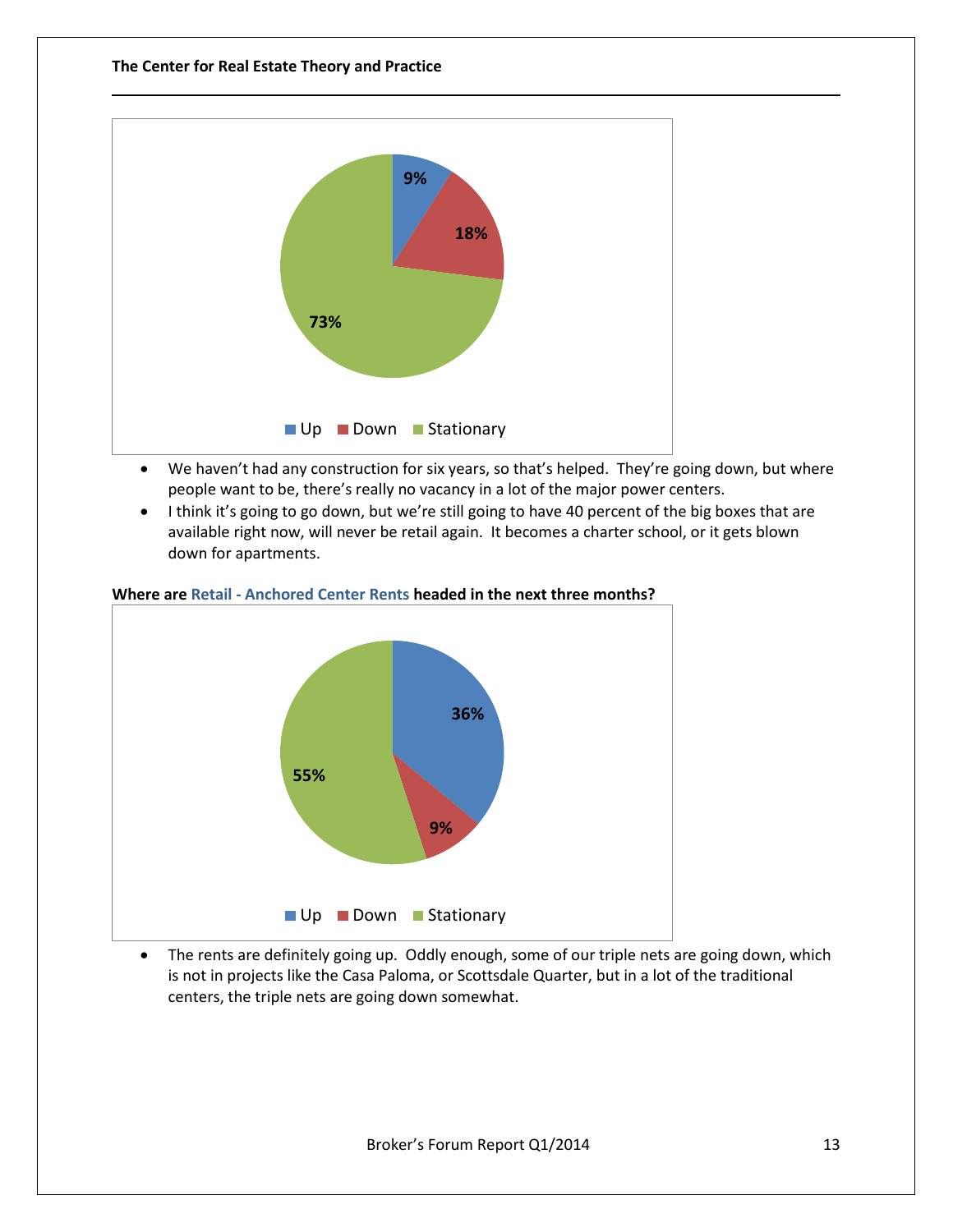

#### **Where are Retail - Unanchored Center Rents headed in the next three months?**

\* Total does not equal 100% due to some participants not responding

- I would say definitely down.
- Even some of the anchored is going down, depending on where it is.



#### **Where are Retail - Big Box (over 25K square feet) Rents headed in the next three months?**

- Everybody is still reeling with internet sales, and trying to figure that out. 40 percent of Macy's sales is now doing internet fulfillment, instead of selling product.
- The other thing is the downsizing of the Staples and OfficeMax, some of the retailers are just not going to be 28,000 anymore, so that means we're going to get those back or cut in half.
- The other thing is what Best Buy did which is to basically sublease; they have Samsung in there now. They're doing little sections that they are subleasing to other retailers.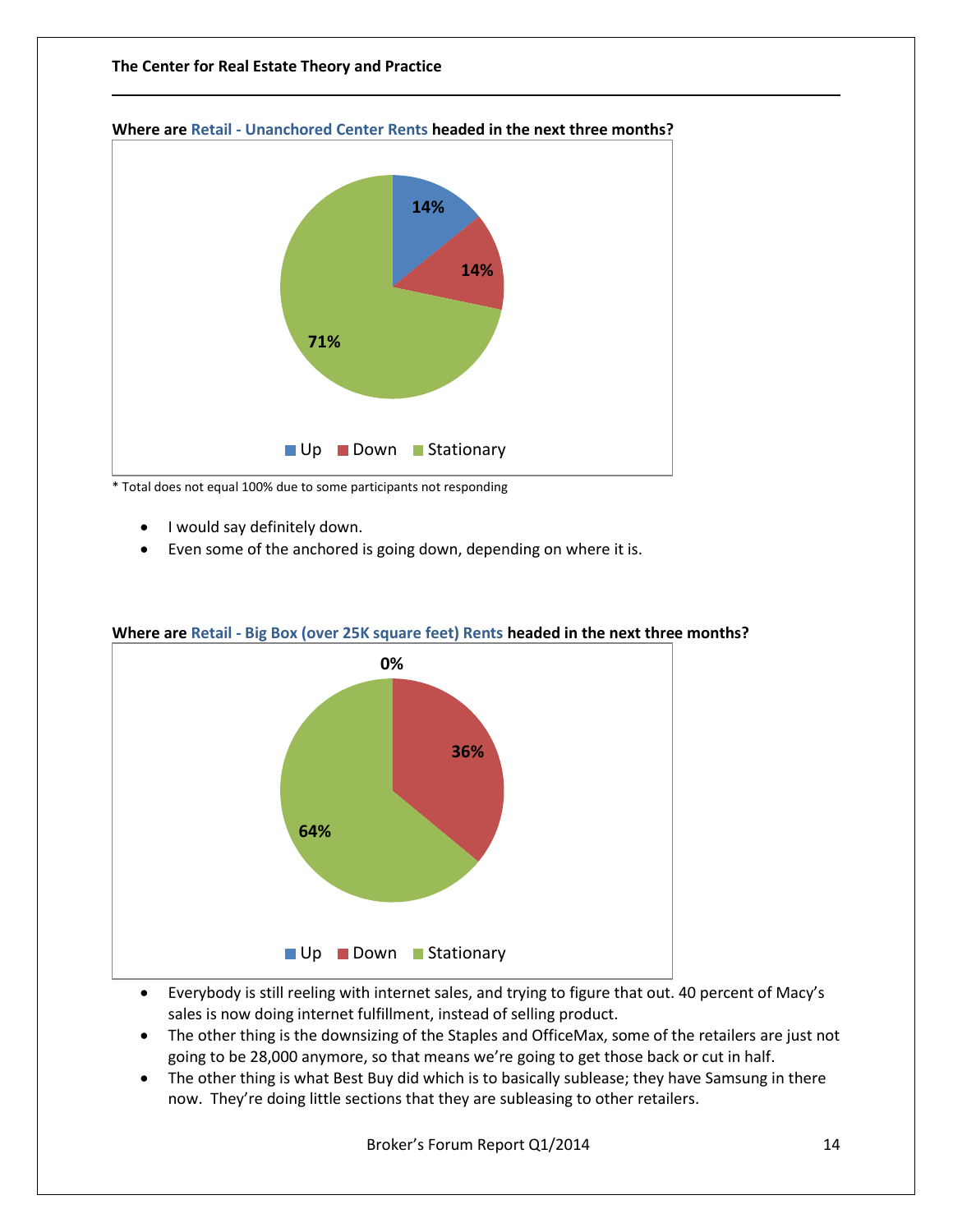Scottsdale Road and Acoma, there was an industrial building with that World of Rugs that was going out of business for like the last ten years. Someone bought the building, and they're going to lop off the L to the east, and they're turning into retail space. Here is a deal for Firehouse subs for like \$40.00 a foot. They had 30 offers for a building that's 16,000 square feet. That's why it's strange. Everybody wants to be there.



#### **Where are Interest Rates for commercial loans headed in the next three months?**



 Even if the Fed increases the rate, you're going to see spreads in contracts to be competitive in the marketplace.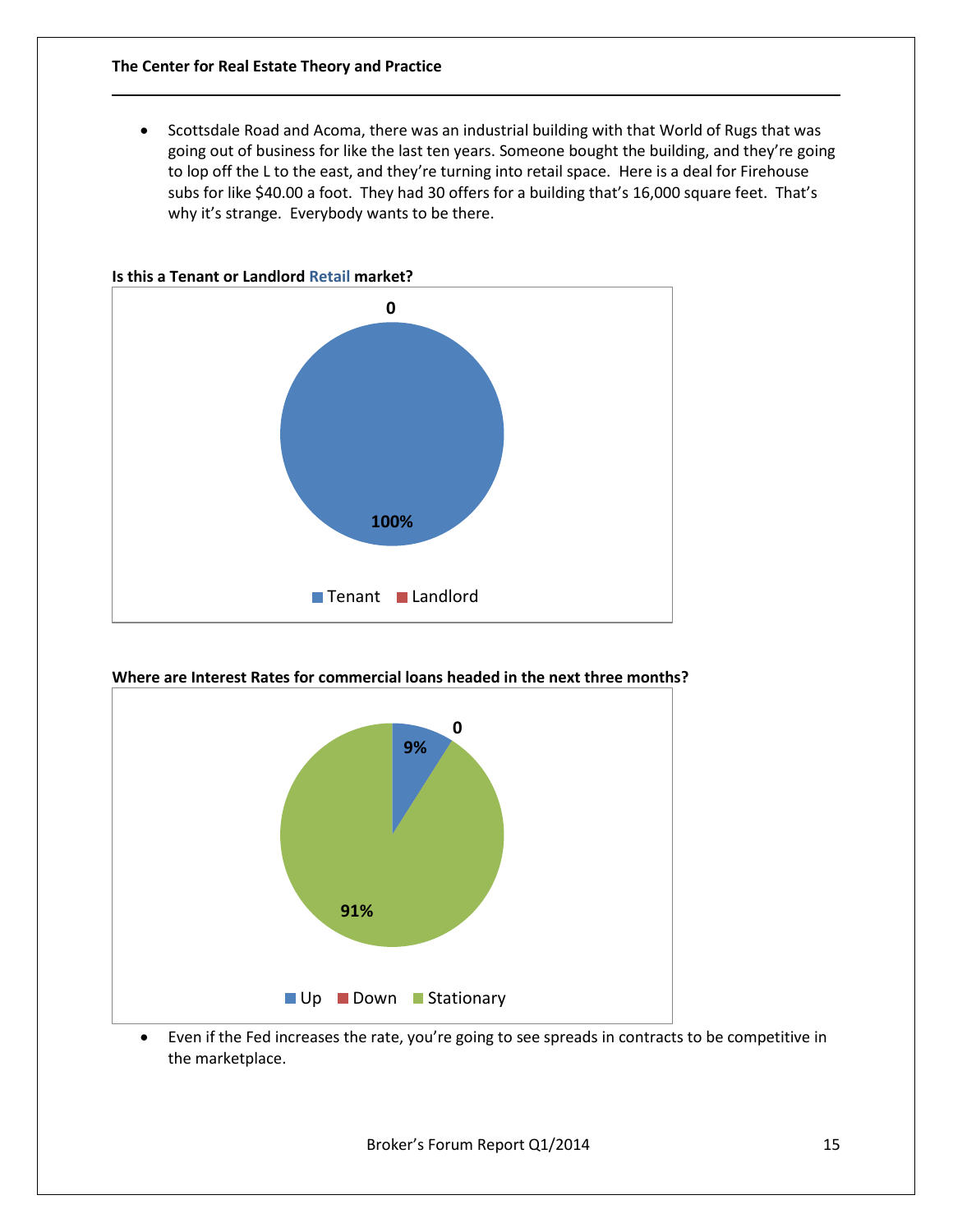



- They're flattening. I think IRR's are coming in inside of 15%, on a 5 year, 7 year loan.
- Not in our world. We are already seeing the yields that are priced in. We are seeing cap rates that are 50 to 75 to 100 basis points up of where they thought they would be.
- The investors that came in—the stress, the true value-add investors have added the value. They've stabilized them. I'm not sure they thought that when they purchased a value investment that the exit would be so thin, as of 2013.
- It all depends on the sub-market and the specific deals and transactions. It's one of those giant, "It all depends."
- There are no developer deals in land. The land values are just too high. The makeup of the owners of the land is just different now. They're investors that have been hanging on for a long time and they aren't willing to take their hit. It is just tough. There is no speculative land market.
- Whatever little land deals are being done right now, they're all user deals or homebuilder deals. There's just no spec land stuff, because there's just no room in the deal.
- There's no market for the retail buyer. The numbers aren't where they thought they'd be. It's a three to five year hold. It is typical if they went to New York for money; those guys want to see their return because they're burning their internal rate of return the longer they hold it.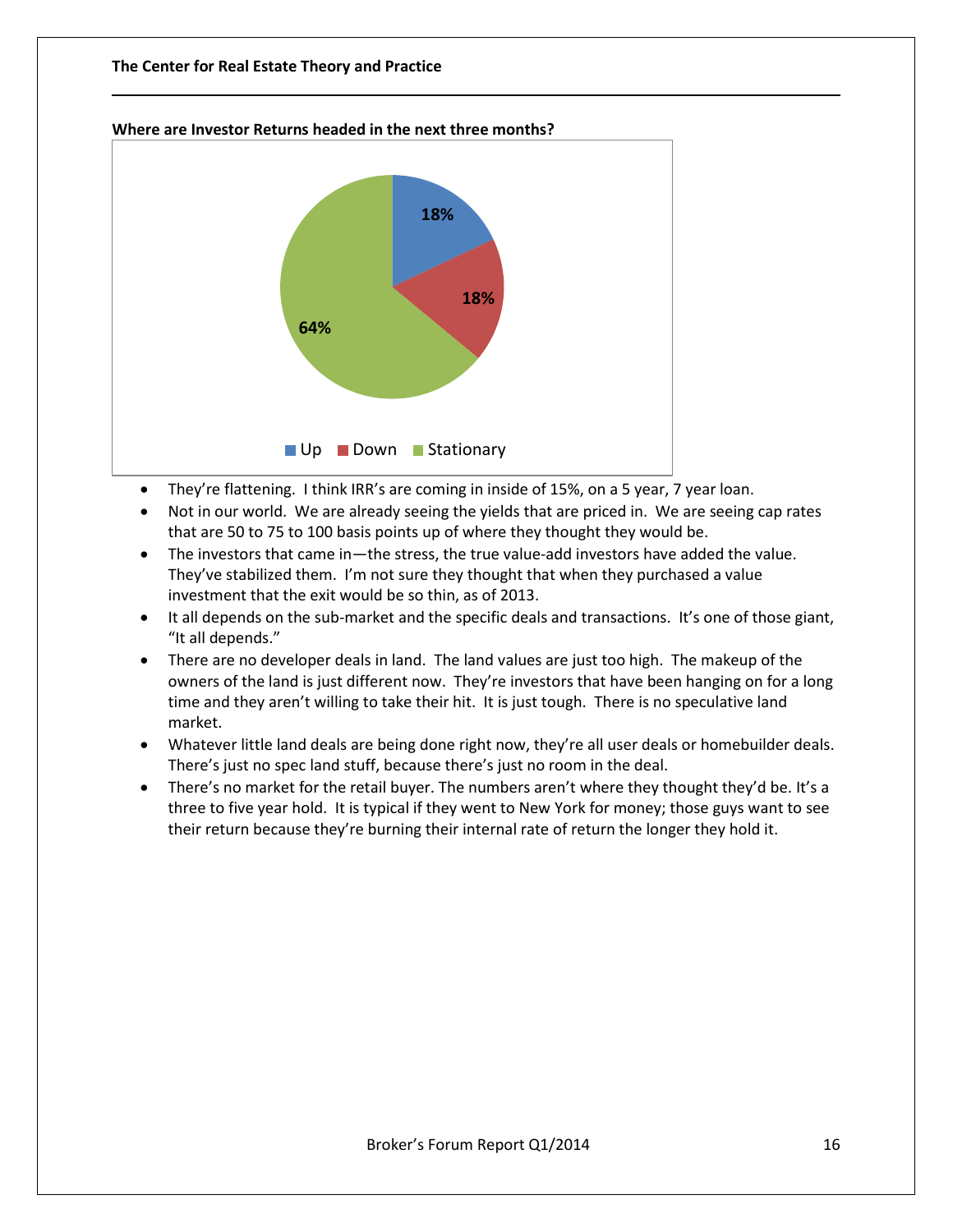

**How do you see Medical Office users affecting the absorption of office space in the next three months?**

- Medical Office is taking a lot of space that's been vacant now for a couple years.
- They're taking it in non-traditional medical space. When you look at how much retail's been converted to medical now, how do you even track medical space? Banner buys retail centers, and they're planning to convert those to office. You can't really track it like you used to. Yet you go to any of the hospitals, you'll find all this empty space around the hospital.
- They're just moving out. They're moving out to the communities, and building little ambulatory centers, or renting ambulatory centers, which is non-traditional in our minds. It's not the medical office building that we all thought.
- It's flat. It's just moving to a different area.



#### **Has Cap Rate Compression helped effect gains in core real estate values over the 4th Quarter of 2013?**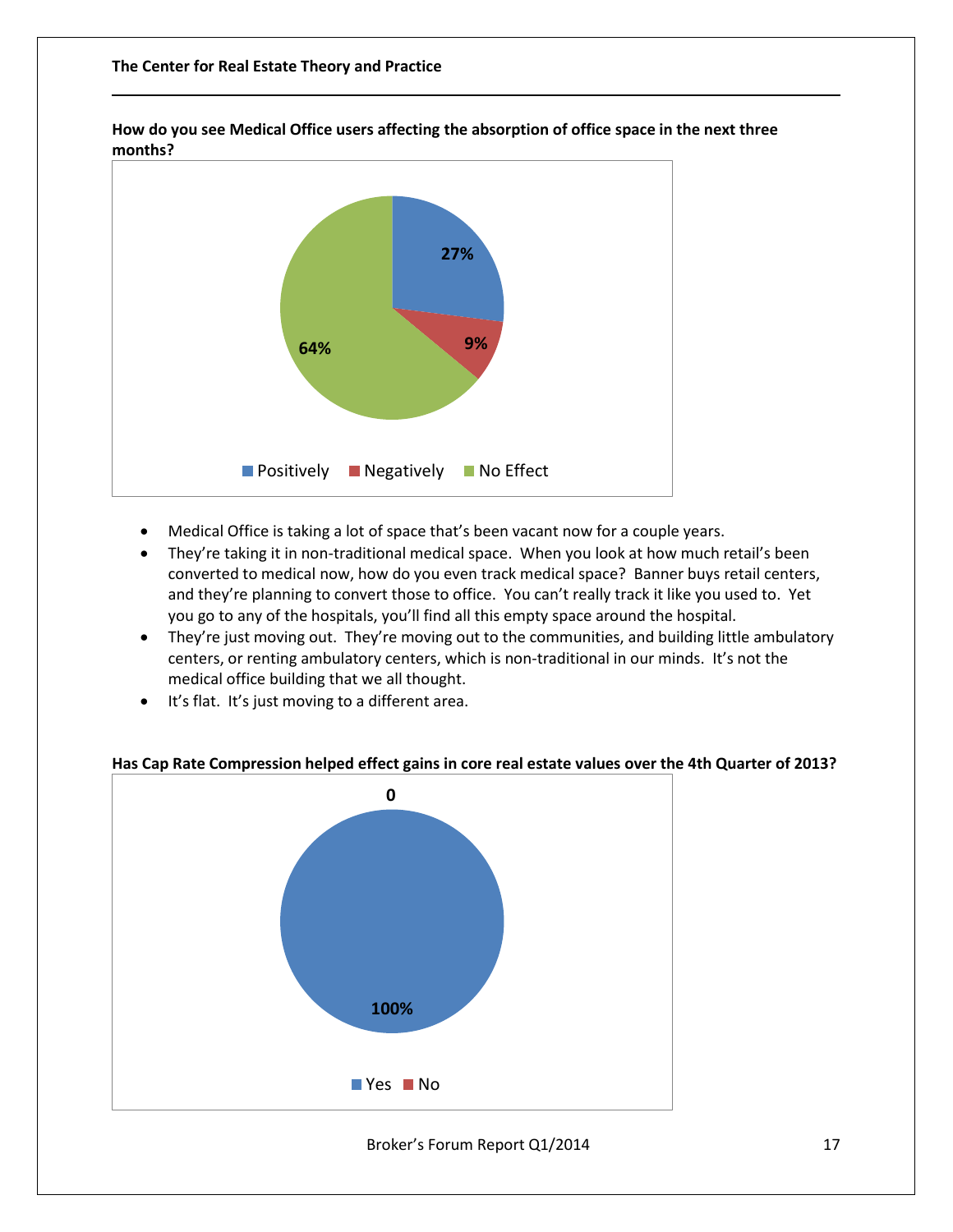- It all depends; this is the one area where you cannot generalize, even remotely. It is location and sector-specific.
- Take the single tenant net lease investment rate credit, right? That's the closest thing that trades like a bond. Annual bonds. I'm not seeing further cap rate compression. Because why would I pay a six cap for an office in Phoenix when I can buy West LA for six cap? Or north Scottsdale.
- We hear that frequently. There's a point at which I don't know that you're going to see further cap rate compression. I think if there's any kind of a blip in interest rates, then those guys are going to hold their return. To hold that return, that means they have to pay a lower price, which means cap rate goes up.



#### **Will Cap Rate Compression continue in the First Quarter of 2014?**

Depends, as well. Just don't capitalize it.

**Is the tight inventory for homes on the market affecting the commercial side at all?**



We are probably looking at no effect for first quarter. Just a thought.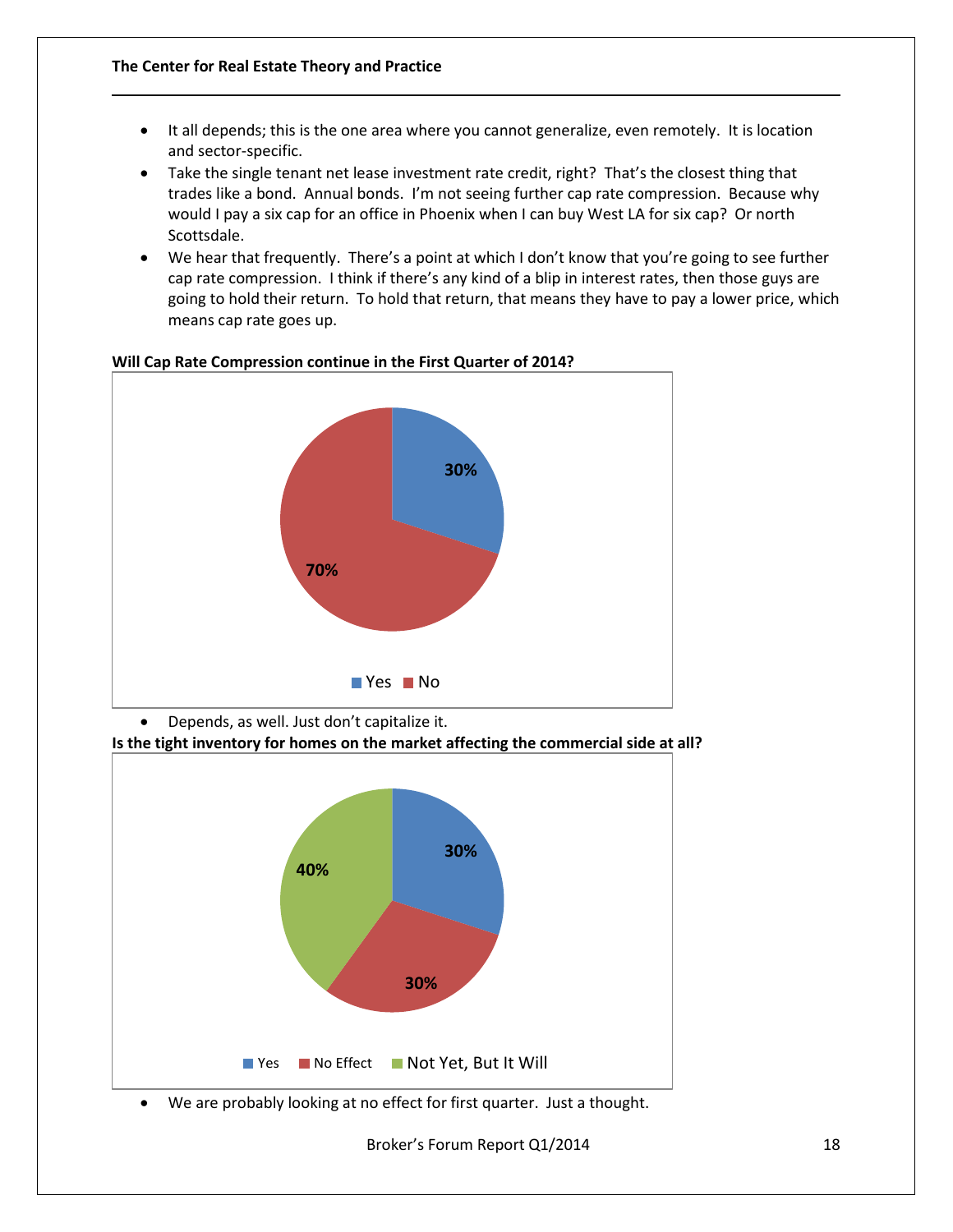**Will the number of people who have stopped working or stopped looking for work affect commercial real estate/industrial/office/retail/multifamily?**



- It is affecting it dramatically
- White collar millennials have a lifestyle completely different than ours.
- They have less furniture. They have iPads. They just live a much smaller and more compact lifestyle. They want to live in a cool place; they want to be close to cool bars and restaurants. It's all about lifestyle.
- When they want to have a family, they're going to go out and buy a single-family detached home.
- Again, it's going to be smaller. Their footprint is going to be much smaller than our footprint was.
- The units are tiny. Most of them are one bedroom. They're like 650 square feet.
- It is a highly amenitized project. It's going to be like living in a hotel with towel service at the pool and stuff like that. The rent is 18 or 2,000 bucks a month. It is really, really small. Apparently that's the trend in these super high-end things.
- Or retirees that want to lock and leave. They want to live in an exclusive location.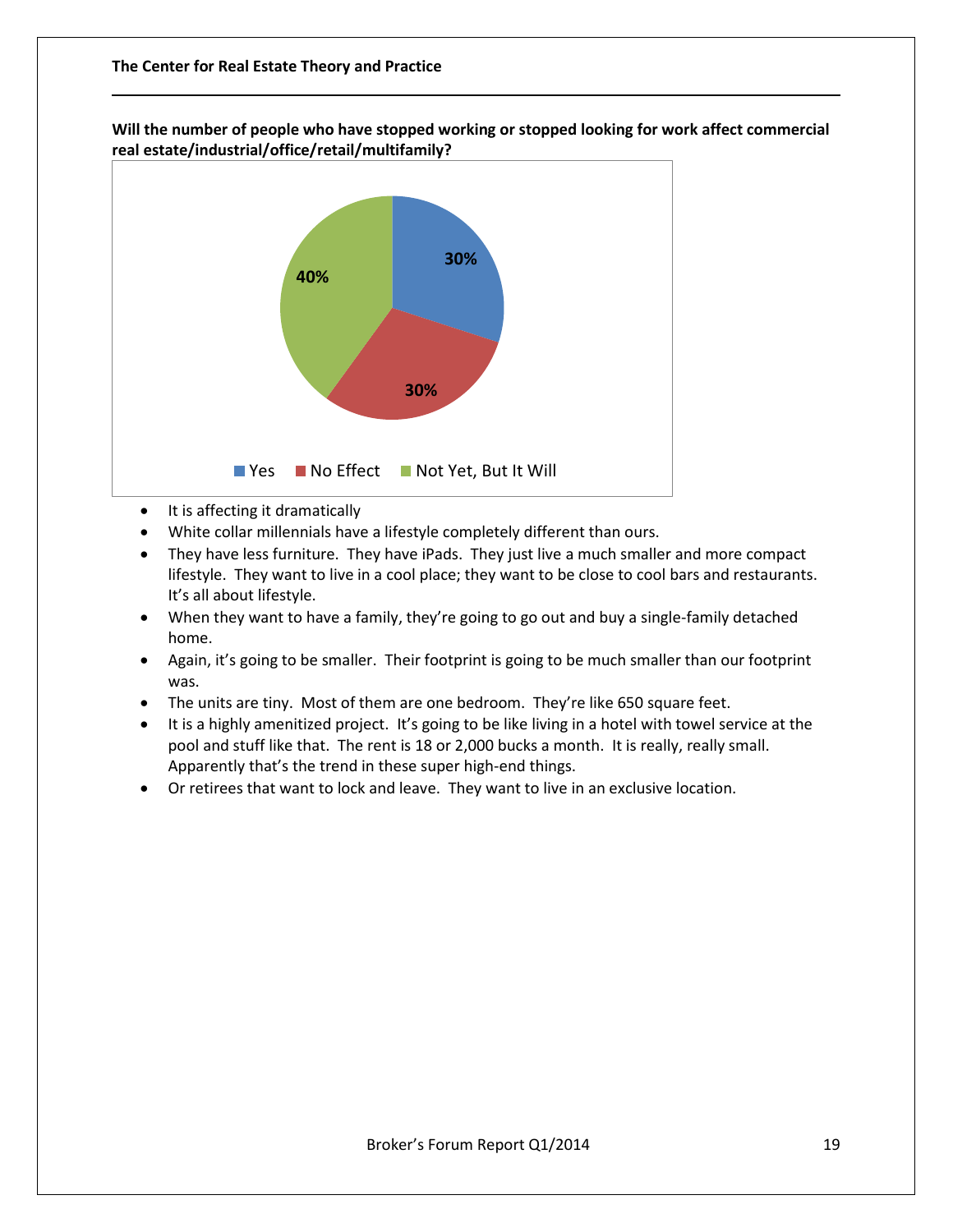#### **Have land prices reached their peak?**



- Absolutely not, not in some of the sub-markets. It's still land barely trading, and if it is, it is lots you can get below replacement costs in a lot of submarkets.
- Those deals that were in escrow in the peak, at 300 plus in Chandler fell apart because the market went to hell. The home prices—the homes were never built, so now we've got homebuilders basically paying those same prices back then, and we've yet to see where that pricing points us to.
- Because there's just a huge chasm between the good (A) properties and the not (B) properties.
- Technically, all of the state land stuff will be peak values because they are required to wait on the state land until it reaches that value.
- If you throw out the A markets, everything still has plenty of room to rise. Even some of the B, for that matter.



#### **Have homebuilders stopped buying land?**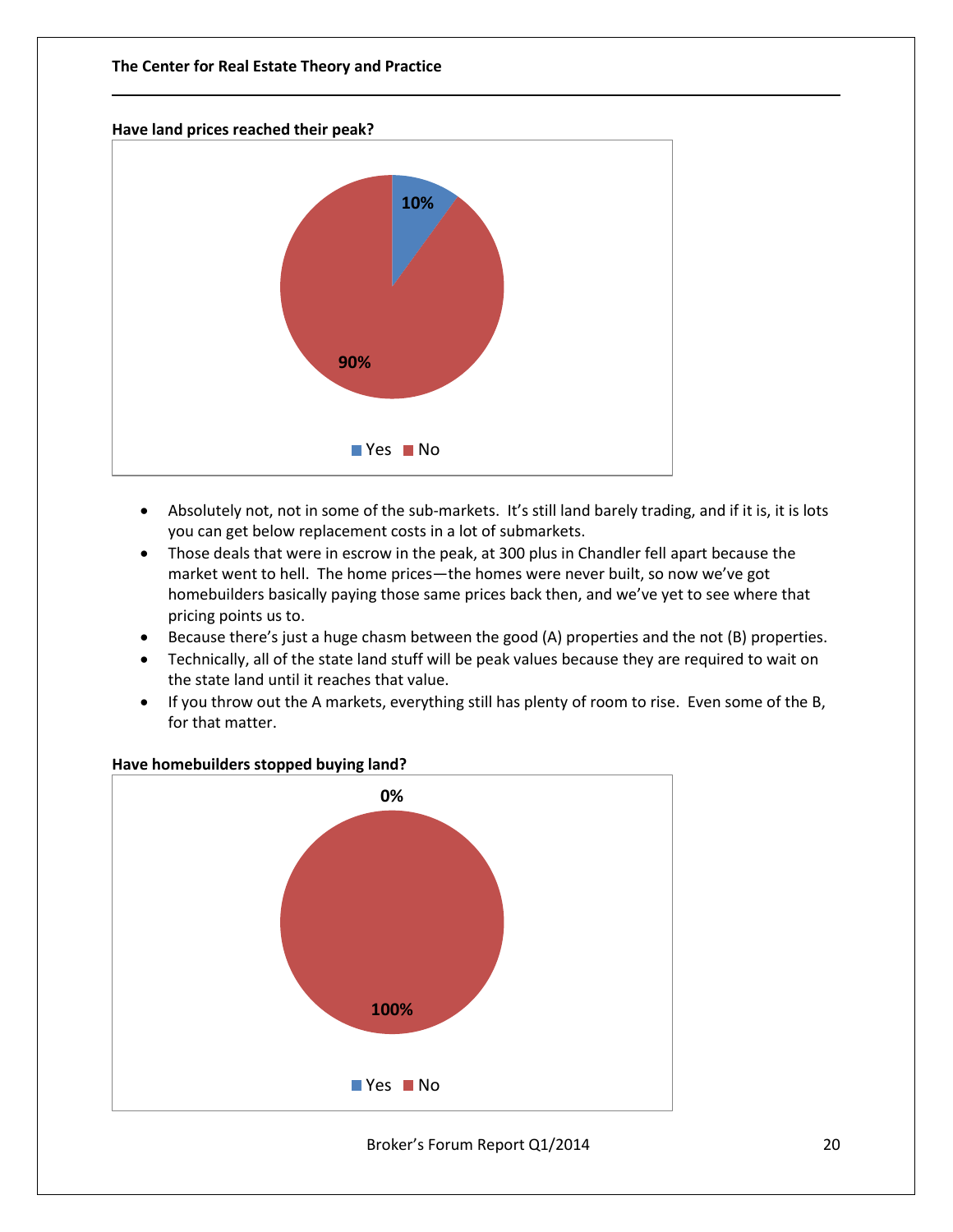• Sixty percent of the lots, so far this year, were purchased in the West Valley. The supply's gone. Then it's just pushing further and further out. You are seeing a move to the West Valley. We still need the jobs to come back to make them be able to afford now a \$250,000 house.



**Is uncertainty in the Federal Government affecting the commercial real estate market and hindering our local growth potential?**